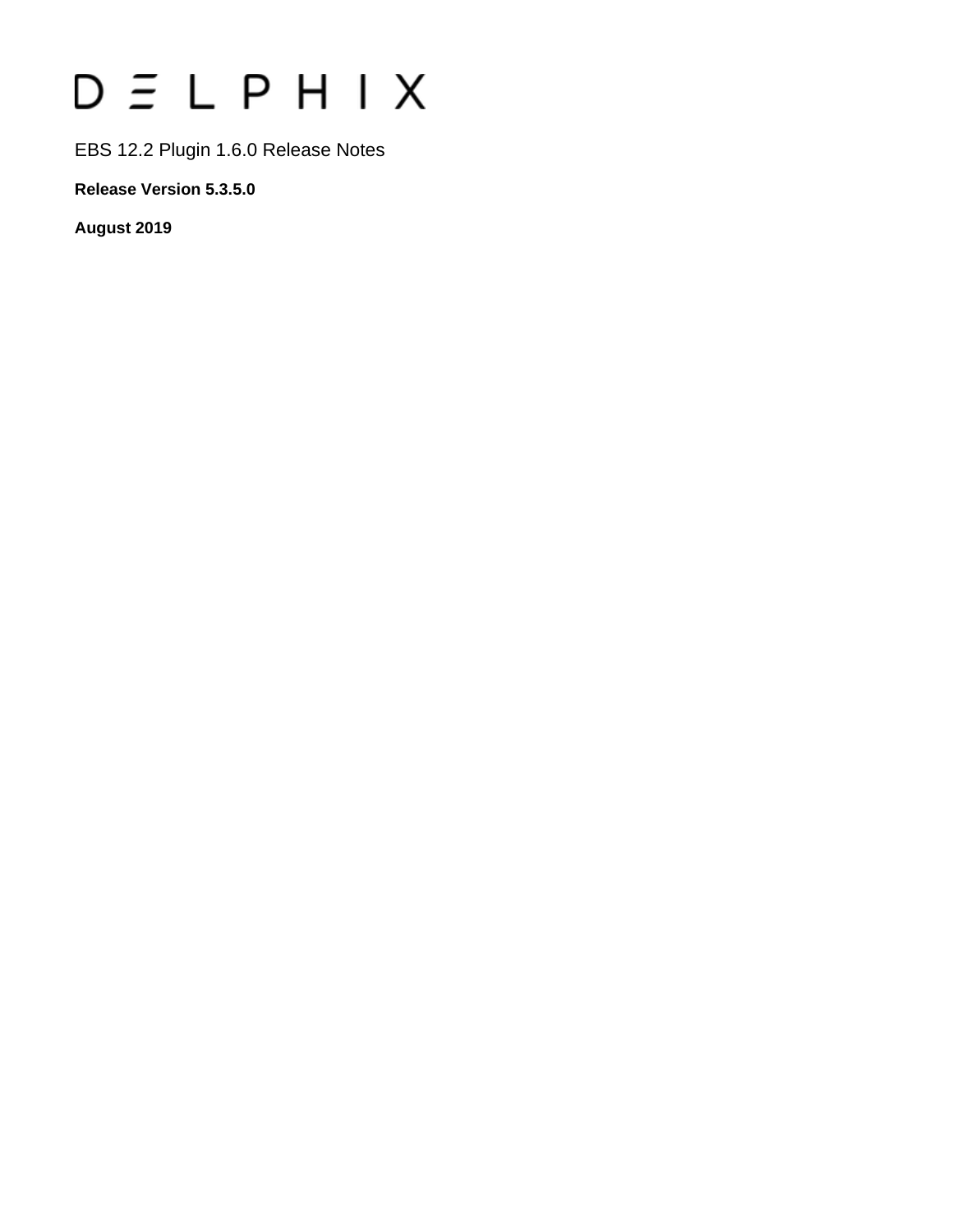EBS 12.2 Plugin 1.6.0 Release Notes You can find the most up-to-date technical documentation at: [docs.delphix.com](http://docs.delphix.com) The Delphix Web site also provides the latest product updates. If you have comments about this documentation, submit your feedback to: infodev@delphix.com

© 2019 Delphix Corp. All rights reserved.

Delphix and the Delphix logo and design are registered trademarks or trademarks of Delphix Corp. in the United States and/or other jurisdictions. All other marks and names mentioned herein may be trademarks of their respective companies.

Delphix Corp. 1400 Seaport Blvd, Suite 200 Redwood City, CA 94063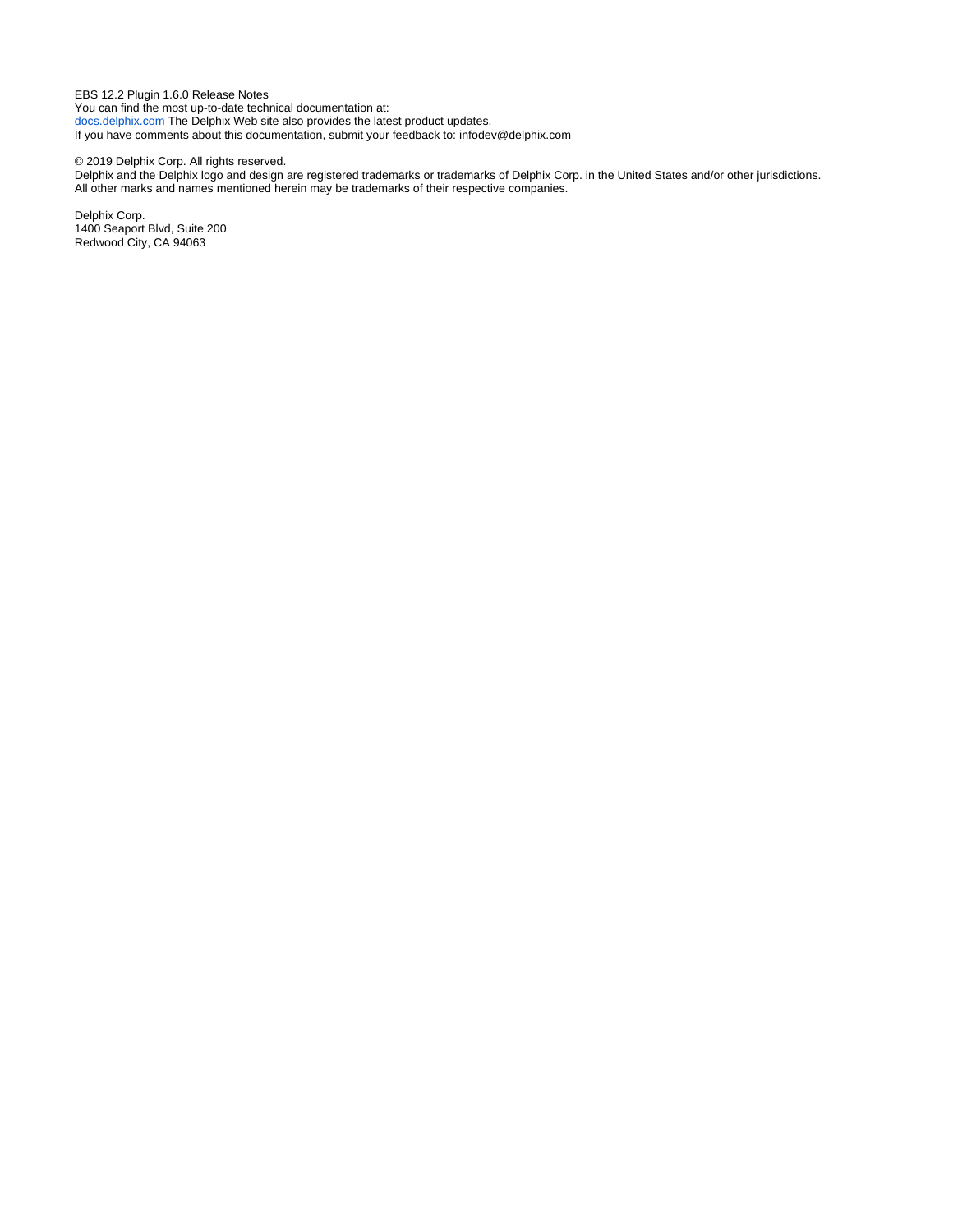# **EBS 12.2 Plugin 1.6.0 Release Notes**

## New Features

EBS Plugin version 1.6.0 introduces a new feature to change Oracle EBS appsTier JAVA based forms interface color.

| ₾ | With the Delphix 5.3.5 release, Toolkits are now referred to as Plugins. |  |  |
|---|--------------------------------------------------------------------------|--|--|
|   |                                                                          |  |  |

# Plugin Installation

Plugins to support EBS virtualization are not automatically included in the Virtualization Engine deployment and are installed by Delphix Professional Services or Technical Support. A Support case can be opened requesting installation by following this [link](http://support-tickets.delphix.com/).

## Migration and Compatibility

## Supported Versions

Oracle SI dbTechStack and Database

## **EBS 12.2**

- Oracle11gR2 v11.2.0.4
- Oracle12cR1 v12.1.0.2

Oracle does not yet support the multi-tenant option for E-Business Suites, so Delphix cannot support this either. Λ

## **Oracle EBS appsTier**

- Single-node appsTier
- Multi-node appsTier with shared APPL\_TOP

The Delphix Engine does not provide support for provisioning a multi-node appsTier where the APPL\_TOP is not shared between nodes. Λ

## **Supported Operating Systems**

- Linux SLES 9, 10, 11; RHEL 5, 6, 7, OL 5, 6
- $\bullet$  Solaris SPARC 9, 10, 11

Advanced Interactive eXecutive (AIX) – See the matrix at the bottom of [Oracle E-Business Suite Support Matrix](https://docs.delphix.com/display/DOCS535/Oracle+E-Business+Suite+Support+Matrix).

## Plugin/Delphix Engine Compatibility

Plugins should be installed on compatible Delphix Engines per the table below:

#### **For EBS 12.2 customers:**

| <b>Delphix Engine</b> | <b>EBS 1.2.0</b> | EBS 1.3.0 | EBS 1.3.1 | EBS 1.4.0 | EBS 1.5.0 | EBS 1.6.0 |
|-----------------------|------------------|-----------|-----------|-----------|-----------|-----------|
| 5.1.x                 | <b>No</b>        | <b>No</b> | <b>No</b> | <b>No</b> | <b>No</b> | <b>No</b> |
| 5.2.2.x               | <b>No</b>        | <b>No</b> | <b>No</b> | <b>No</b> | <b>No</b> | <b>No</b> |
| 5.2.3.x               | Yes              | Yes       | <b>No</b> | <b>No</b> | <b>No</b> | <b>No</b> |
| 5.2.4.x               | Yes              | Yes       | <b>No</b> | <b>No</b> | <b>No</b> | <b>No</b> |
| 5.2.5.x               | Yes              | Yes       | <b>No</b> | <b>No</b> | <b>No</b> | <b>No</b> |
| 5.2.6.x               | <b>Yes</b>       | Yes       | <b>No</b> | <b>No</b> | <b>No</b> | <b>No</b> |
| 5.3.0.0               | Yes              | Yes       | Yes       | <b>No</b> | <b>No</b> | <b>No</b> |
| 5.3.1.0               | Yes              | Yes       | Yes       | <b>No</b> | <b>No</b> | Yes       |